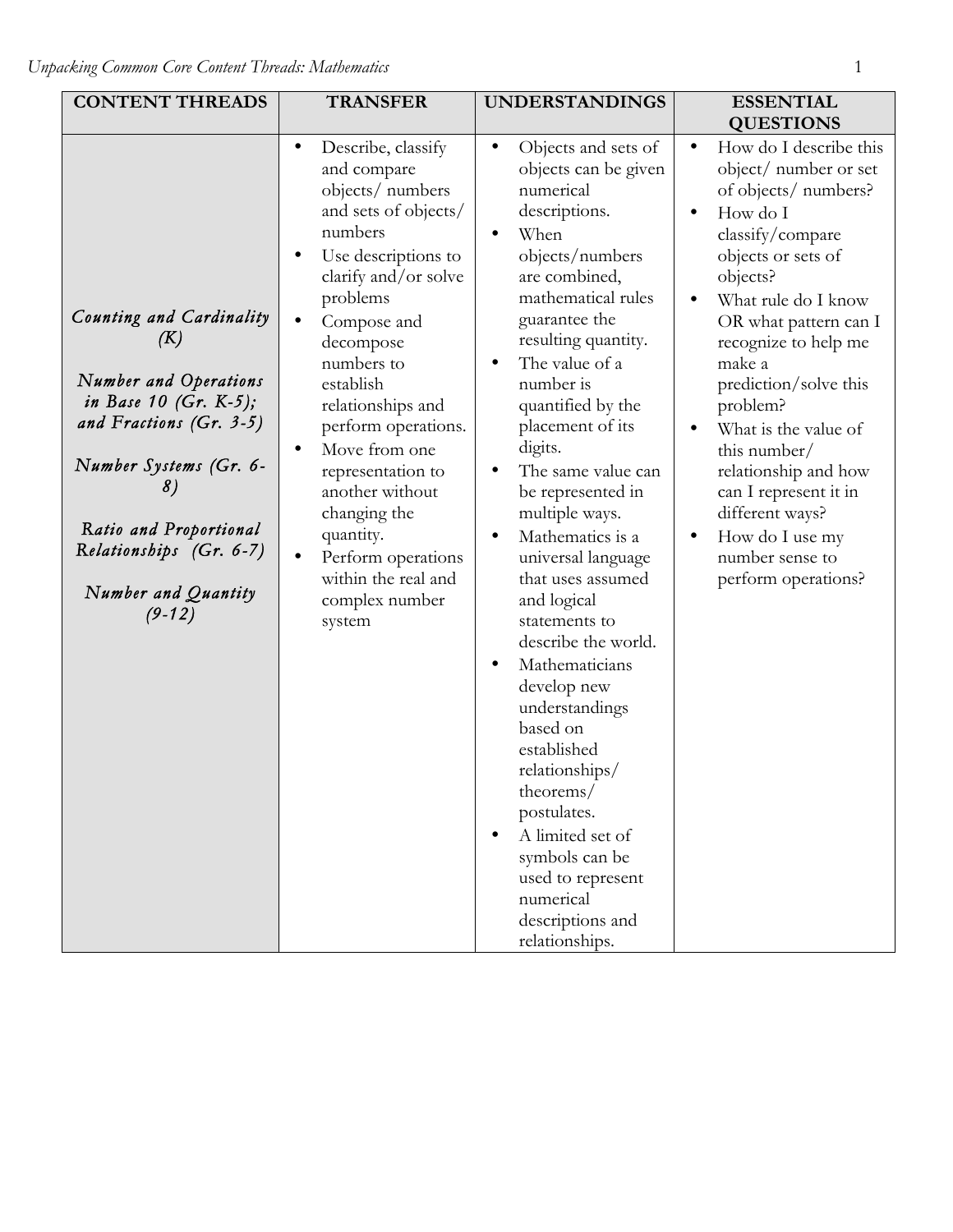| <b>CONTENT</b><br><b>THREADS</b>                                                                                                                                        | <b>TRANSFER</b>                                                                                                                                                                                                                                                                                                                                                                                                                                                                                                                              | <b>UNDERSTANDINGS</b>                                                                                                                                                                                                                                                                                                                                                                                                                                                                                                                                                                                                                                                                                                                                                                                                                                                                                                                                                                                                                                                                                                                                                                                                                                                                                                            | <b>ESSENTIAL</b><br><b>QUESTIONS</b>                                                                                                                                                                                                                                                                                                                                                                                                                                                                                                                                                                                                                                                                                                                                                                                                                                        |
|-------------------------------------------------------------------------------------------------------------------------------------------------------------------------|----------------------------------------------------------------------------------------------------------------------------------------------------------------------------------------------------------------------------------------------------------------------------------------------------------------------------------------------------------------------------------------------------------------------------------------------------------------------------------------------------------------------------------------------|----------------------------------------------------------------------------------------------------------------------------------------------------------------------------------------------------------------------------------------------------------------------------------------------------------------------------------------------------------------------------------------------------------------------------------------------------------------------------------------------------------------------------------------------------------------------------------------------------------------------------------------------------------------------------------------------------------------------------------------------------------------------------------------------------------------------------------------------------------------------------------------------------------------------------------------------------------------------------------------------------------------------------------------------------------------------------------------------------------------------------------------------------------------------------------------------------------------------------------------------------------------------------------------------------------------------------------|-----------------------------------------------------------------------------------------------------------------------------------------------------------------------------------------------------------------------------------------------------------------------------------------------------------------------------------------------------------------------------------------------------------------------------------------------------------------------------------------------------------------------------------------------------------------------------------------------------------------------------------------------------------------------------------------------------------------------------------------------------------------------------------------------------------------------------------------------------------------------------|
| Operations<br>and Algebraic<br>Thinking<br>$(Gr. K-5)$<br>Expressions<br>and<br>Equations<br>$(Gr. 6-8)$<br>Algebra<br>$(Gr. 9-12)$<br><b>Functions</b><br>$(Gr. 8-12)$ | Compose and<br>٠<br>decompose<br>numbers to<br>establish<br>relationships,<br>perform<br>operations,<br>and solve<br>problems<br>Perform<br>operations in<br>a<br>conventional<br>order within<br>the real and<br>complex<br>number<br>system<br>Describe<br>and/or solve<br>problems<br>using<br>algebraic<br>expressions,<br>equations,<br>inequalities,<br>and functions<br>Use functions<br>or equations<br>to model<br>relationships<br>among<br>quantities<br>Classify,<br>٠<br>interpret, and<br>compare<br>functions or<br>equations | Numbers, objects, or elements may<br>repeat in predictable ways<br>(patterns).<br>The same value can be represented<br>in multiple ways.<br>The application of specific<br>properties and order of operations<br>can simplify expressions, solve<br>equations, and combine functions.<br>Certain mathematical manipulations<br>preserve the relationship in an<br>expression or equation, even though<br>they change the representation.<br>Substituting a correct value(s) for an<br>unknown makes the mathematical<br>statement/relationship true.<br>Expressions, equations, inequalities,<br>and functions use symbols to<br>represent quantities, operations, and<br>their relationships.<br>A function can represent how<br>quantities in the real world relate to<br>one another.<br>Recognition of predictable<br>mathematical patterns supports the<br>analysis of functional relationships<br>and the prediction of data.<br>Mathematical symbols (e.g. period,<br>line) represent quantities and<br>operations in agreed upon ways (e.g.<br>decimal place holders, line to<br>separate numerator from<br>denominator).<br>Algebraic relationships can be<br>represented by analytical geometry.<br>Trigonometric functions can be<br>composed and decomposed to<br>model a cyclical pattern and to solve<br>problems. | What rule or pattern can<br>help me simplify the<br>expression or solve this<br>problem?<br>How can I represent this<br>$\bullet$<br>information in<br>symbols/equations/mod<br>els?<br>What value(s) can I<br>use/substitute to make<br>this relationship true?<br>What is the relationship<br>$\bullet$<br>between/among these<br>values?<br>What is the value of this<br>number/relationship and<br>how can I represent it in<br>different ways?<br>(Gr. 6-12) How can I<br>$\bullet$<br>represent this<br>relationship as a function<br>or equation?<br>(Gr. 6-12) How do I<br>$\bullet$<br>evaluate this function or<br>solve the equation?<br>$(Gr. 8-12)$ How do I<br>$\bullet$<br>classify, interpret, and<br>compare functions or<br>equations?<br>(Gr. 8-12) What function<br>best models the data?<br>How do its<br>characteristics help me<br>make predictions? |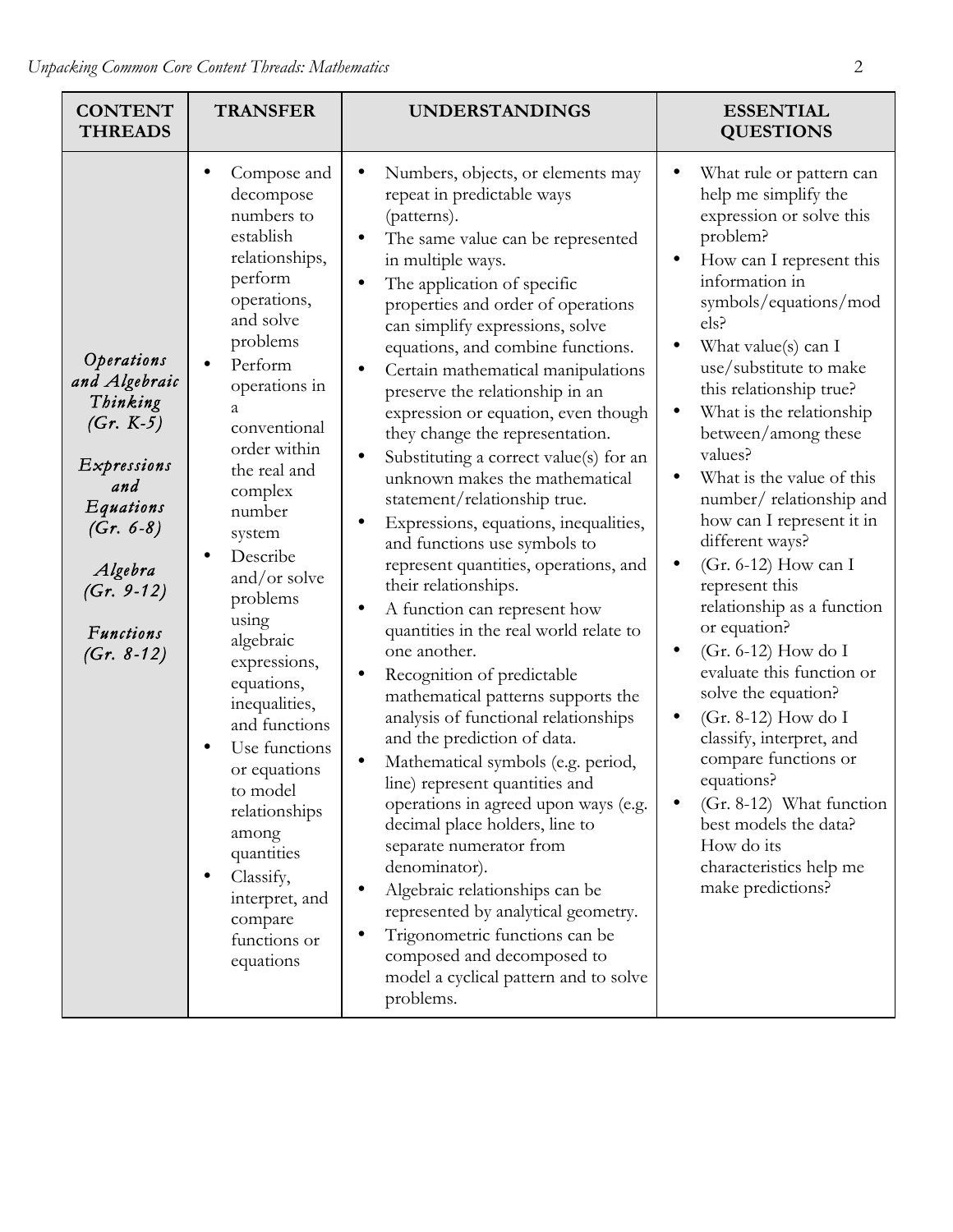| <b>CONTENT</b><br><b>THREADS</b>                                                | <b>TRANSFER</b>                                                                                                                                                                                                                                        | <b>UNDERSTANDINGS</b>                                                                                                                                                                                                                                                                                                                                                                                                                                                                                                                                                                                                                                                                                                                                                                                                                                                                                                                                                                                                                                                                                                                                                                                                                                               | <b>ESSENTIAL QUESTIONS</b>                                                                                                                                                                                                                                                                                                                                                                                                                                                                                                                                                                                                                                                                                                                                         |
|---------------------------------------------------------------------------------|--------------------------------------------------------------------------------------------------------------------------------------------------------------------------------------------------------------------------------------------------------|---------------------------------------------------------------------------------------------------------------------------------------------------------------------------------------------------------------------------------------------------------------------------------------------------------------------------------------------------------------------------------------------------------------------------------------------------------------------------------------------------------------------------------------------------------------------------------------------------------------------------------------------------------------------------------------------------------------------------------------------------------------------------------------------------------------------------------------------------------------------------------------------------------------------------------------------------------------------------------------------------------------------------------------------------------------------------------------------------------------------------------------------------------------------------------------------------------------------------------------------------------------------|--------------------------------------------------------------------------------------------------------------------------------------------------------------------------------------------------------------------------------------------------------------------------------------------------------------------------------------------------------------------------------------------------------------------------------------------------------------------------------------------------------------------------------------------------------------------------------------------------------------------------------------------------------------------------------------------------------------------------------------------------------------------|
| Measurement<br>and Data<br>$(K-5)$<br>Statistics and<br>Probability<br>$(6-12)$ | Describe,<br>classify, and<br>compare<br>objects.<br>Represent,<br>summarize,<br>and interpret<br>data to clarify<br>and solve<br>problems or<br>to make<br>informed<br>decisions.<br>Apply<br>appropriate<br>formulas to<br>determine the<br>unknown. | Every measurement has a unit in<br>which it is expressed.<br>There are many appropriate units<br>that can be used to measure an<br>object(s), but the precision is<br>dependent on the situation.<br>Measurements of the same<br>physical property can be<br>converted.<br>Measurements with the same unit<br>$\bullet$<br>can be compared and combined.<br>Measurements can be used to<br>categorize objects and recognize<br>patterns that describe the world.<br>Sets of measurements may display<br>patterns.<br>(Gr. 7-12) All generalizations<br>$\bullet$<br>from data must be compared to<br>random behavior to determine<br>causation.<br>A data set is summarized by its<br>properties (central tendency,<br>variability, etc.).<br>There may be more than one<br>statistical measure for the same<br>data set property.<br>Data sets may be causally related<br>to or independent of one another.<br>Collected data and properties of it<br>$\bullet$<br>can be used to predict future data.<br>Predictions of an event may<br>require consideration of multiple<br>data sets on which the target is<br>dependent.<br>Measures of the likelihood of<br>future events can be determined<br>through the combination of<br>independent or dependent events. | What properties of the<br>object am I trying to<br>measure? How do I<br>measure them?<br>How precise do I need to<br>be in my measurement?<br>How do I compare/<br>$\bullet$<br>combine measurements of<br>objects?<br>How do I effectively<br>$\bullet$<br>organize and display data?<br>What patterns do I see in<br>this data set? (Gr 6-12)<br>Could this be random<br>behavior?<br>What measurements are<br>$\bullet$<br>appropriate to describe the<br>properties of the data set?<br>How can I predict future<br>$\bullet$<br>values from a data set?<br>How are these data sets<br>$\bullet$<br>related? Based on that<br>relationship, can I create a<br>prediction?<br>$\bullet$<br>Have I accurately applied<br>the appropriate<br>measurement formula? |